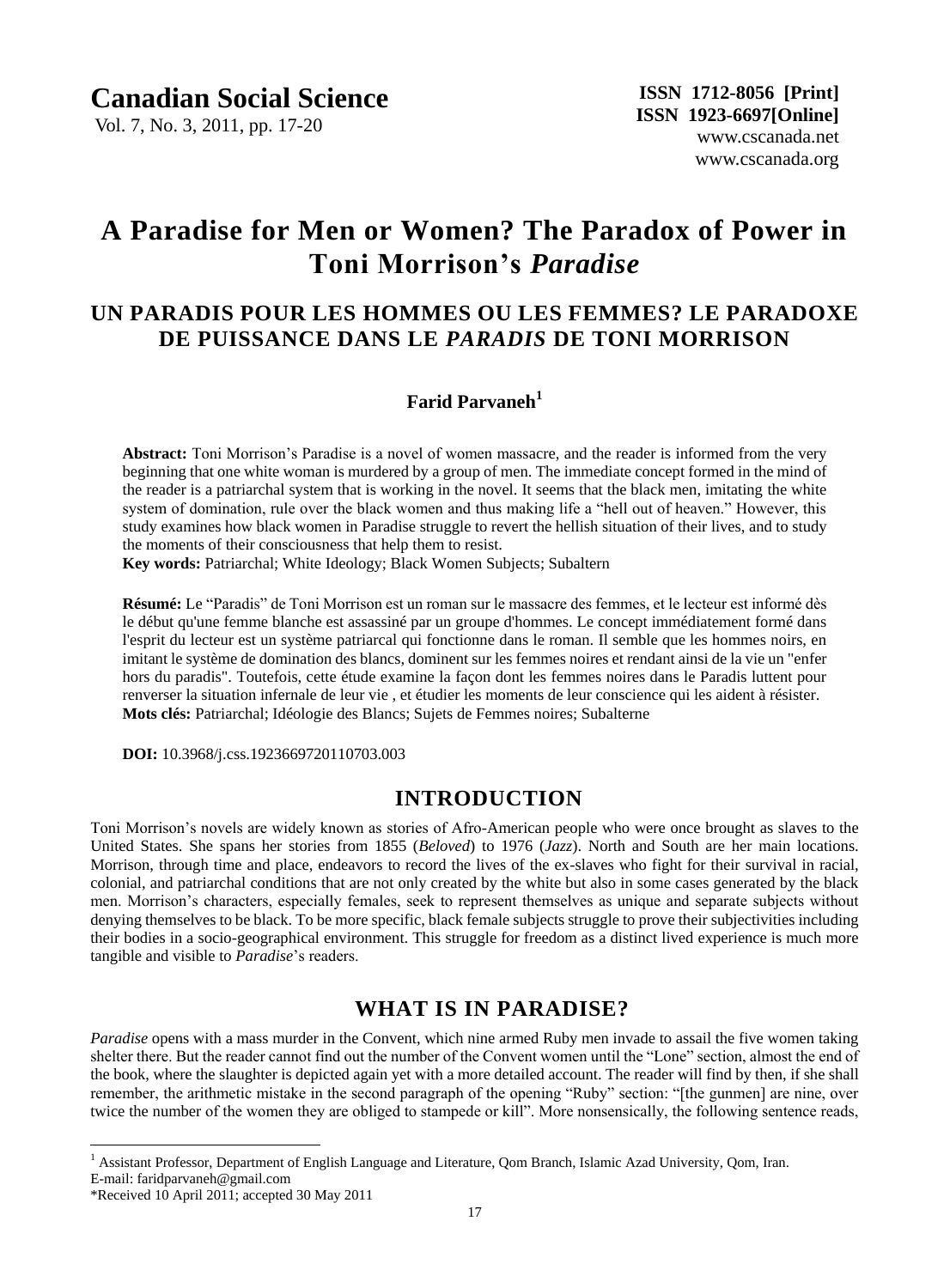#### *Farid Parvaneh/Canadian Social Science Vol.7 No.3, 2011*

"they have the paraphernalia for either requirement: rope, a palm leaf cross, handcuffs, Mace and sunglasses" to attack the five women! What do "a palm leaf cross…Mace and sunglasses" have to do with the men"s hunting mission? There are even two of the men "wearing ties" (*Paradise* 3) in the time of killing! It looks more like they are preparing for an exorcism! The seemingly omniscient narrator even depicts the total nine of the Ruby posse, for eighteen pages (i.e. the full length of the first section), in a way as if they thought and acted as one, as if God built them in one uniform, if not godly. The eccentricity or contradiction thus keeps emission from the narrative on and off as the story develops. Together with supernatural episodes such as revised biblical stories, apparition emerging in the sky or in one"s garden, "forever-fucking" lovers in the desert, women"s magic disappearance after the slaughter, etc., the narrative wavers between a self-righteous, "God-at-their-side" (18) voice and one which is finer, tentative or ambiguous. Sometimes it seems to waver between an apparently vested, immovable history and an oral, mythical story-telling.

As the literary critic Ron David comments in "Paradise: Toni Morrison Explained: a Reader"s Road Map to the Novels", "*Paradise* is a myth about the relationship between myth and truth—or on a less lofty level, about the relationship between storytelling and reality. It is a myth about how myths are formed, changed, and deformed" (174). Indeed, *Paradise* itself is one of the appealing mythical concepts that humans construct, deconstruct and reconstruct through all ages. This concept is applicable to the paradise made in the novel as well. As Morrison remarks, "We all want safety and love and freedom.... We want a place where we can *be*. It"s just most of the paradigms are exclusionary, are defined by their borders and by those who are not there" (qtd. in Italie).

Morrison"s interest for and imagination for writing *Paradise*, like *Beloved* and *Jazz*, was a historically grounded piece of information prior to the founding of Ruby, where a group of ex-slaves had long travelled. They first had moved from Mississippi to Louisiana, and finally to Oklahoma. There, they had expected to turn their experience out of slavery into a life of safety and freedom. Before setting Ruby, however, they had intended to join other ex-slaves in their newly established towns and lives. But they had been rejected, humiliated, and disillusioned. Turned down everywhere, the group of ex-slaves had finally decided to found a town of their own, which they had named "Haven." It is in this town that they recall their aching journey. The reader reads in *Paradise*:

On the journey from Mississippi and two Louisiana parishes to Oklahoma, the one hundred and fifty-eight freedmen were unwelcome on each grain of soil from Yazoo to Fort Smith. Turned away by rich Choctaw and poor whites, chased by yard dogs, jeered at by camp prostitutes and their children, they were nevertheless unprepared for the aggressive discouragement they received from Negro towns already being built. (13)

As seen here, the ex-slaves encountered a white/black domination system at the very time of their arrival. The white system of domination is first experienced by the black men and the constant refusals by this system made them "stiffer, prouder with each misfortune." The feelings of shame that had accompanied the rejections and refusals by the white system, stimulated *anger* on the one hand and on the other it created *pride*. These two forms of feelings, especially anger which is regarded as a manly feeling, was transmitted to the younger generations and thus created a sense of *violence* which is evident from the very beginning of the novel. However, this violence is not used against the white male system. The first sentence reads "They shoot the white girl first." This first sentence ignites violence that Morrison expects the reader to touch. She invites the reader to a ceaseless active "reconstruction of a world."

*Paradise* is a novel of interwoven representations. It is about black men and women who are essentially looking for *pride* in their community, and during this search, they feel shame and disappointment. However, the portraits are of striving and conflict. The apparently omniscient narrator of *Paradise* takes the reader into the liminal space between life and death. Thus both the lived experience of the black characters and their deaths are of great concern in the novel to portray the lives and existences of the black. Morrison as an ethnic writer feels the need to write about racial oppression. She also insists on the necessity to live with the memory, not only of the living, but of the dead as well. The men in *Paradise* have broken the injunctions for not killing women. Hence, the first sentence generates the violent atmosphere against women, both alive and dead. Ruby, once a catholic home for rebellious girls, has become now an unofficial haven for these wayward women. This haven is safe before men"s decision to murder them: "Bodacious black Eves unredeemed by Mary, they are like panicked does leaping toward a sun that has finished burning off the mist and now pours its holy oil over the hides of game. God at their side, the men take aim. For Ruby" (18). Thus, the novel can be divided into three parts: one part is related to the act of men toward women; the second part can be the way women are perceived by men; and in the third part the act of women to prove their very existence will be considered.

### **BLACK MEN AGAINST BLACK WOMEN: UPRIGHT OR UNSCRUPULOUS?**

Spivak in "Can the Subaltern Speak?" (1985) suggests that it is impossible for the colonized women or colonial subjects to be recovered. She concludes that it is the intellectual who must "represent" the subaltern: "The subaltern cannot speak. There is no virtue in global laundry lists with "women" as a pious item. Representation has not withered away. The female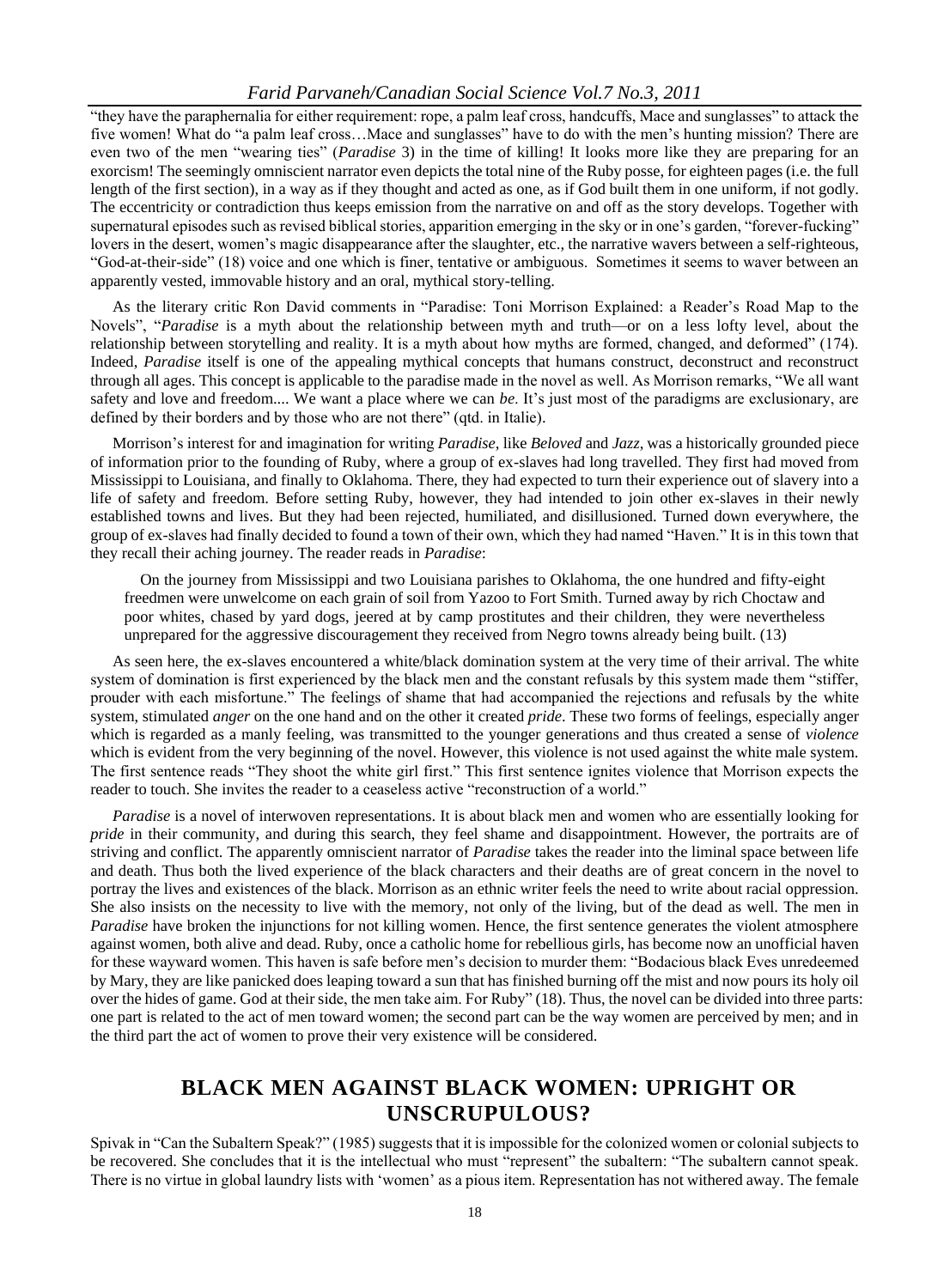#### *Farid Parvaneh/Canadian Social Science Vol.7 No.3, 2011*

character has a circumscribed task which she must not disdown with a flourish" (1985: 128). The town of Ruby is mainly governed by black men, and is considered as a site for the exertion of violence on women, creating a marginalized atmosphere for the females. On the surface, the town seems to be a paradise for men because they do not wish their women to speak. This town as an all-black town was formed after emancipation in 1890. After World War II, as stated in *The Toni Morrison Encyclopedia* edited by Elizabeth Ann Beaulieu (2003), the citizens of Haven or Ruby decided to relocate deeper into prairie after their men were allowed to fight a war for their country but were not respected or honored for their service (260). The title of the novel, *Paradise*, suggests this new all-black town might be a paradise for the black on earth made by black men. Since the men have fought for this city, they think women must be excluded from the happiness on their paradise. The women are excluded from the very first line of the novel: "They shoot the white girl first." The real issue that Morrison deals with in the novel is male/female relationships. The relationship is profoundly polarized. The "they" of the first line is immediately recognized as a male pronoun. Two of them wear ties and the readers are informed that "armed men search rooms" (3-4). It is evident that this paradise is an exclusive one and the men"s attitude toward women is not of peace and calmness. The readers later in the novel discover that the girl has been an adult one. Morrison writes that the men were "obliged to stampede or kill." Readers cannot figure out why or for whom these men feel "obliged" to massacre these unnamed women. The narrator also notes that the men are "alert to the female malice that hides here." Julie C. Nerad in *The Toni Morrison Encyclopedia* (2003) states that the returning from World War II, Haven"s men find the town failing financially and, in their eyes, morally (107). In other words, the men of Ruby feel that the moral corruption is partly due to women, and partly due to the post-war effects. The men seek to obliterate the women and their presence, but to no avail. Since even women"s odor is spread throughout the novel. Morrison writes: "yeast-and-butter smell" (5) that reminds these men perhaps of an infected vagina ("female malice"). The womanhood in men"s eyes is gone. A few lines later, the odor is replaced with an image of one of their victims, blood-smeared. Again for the men, this is symbolic of monthly bleeding of the women or the time of their childbirth. Another image that the men find in their minds is the image of a hen "her puffed and bloody hind parts cherished…for delivering freaks" (5). By covering these images, Morrison effectively communicates the males" hatred and disgust of all the things feminine. Phenomenologically speaking, Merleau-Ponty in *The Phenomenology of Perception* states: ""whatever, under the name "world" has sense and validity for me" (124). This means that violence and its application by the "lived body" demands another "lived body". In other words, violence as an intended violation of the embodied claims posed by embodied subjects is used as a means of definition and the violated objects are defined by their lack of action or being a site for action. Added to this is the reminder of feminine presence.

With a gun in one hand (a phallic symbol) and a feminine glass of milk (perhaps another domestic image for feminine) in the other, one of Ruby"s protectors sees no clash in protecting the women of his community by eradicating the women of another. Perhaps this is because in spite of their protestations, the men are actually not defending their women for the sake of their women; they are murdering in self-interest, to keep alive the inheritance of an all-black community controlled exclusively by men. Although Morrison uses some references to God and the Bible, and mentions that "God" was "on their [men"s] side, the men of Ruby are not taking aim at Ruby. However, they are aiming at the black females who refuse to live up to the Biblical scripture: "Who can find a virtuous woman? For her price is far above Rubies" (Proverb 31). Because the women of the Convent or "the bodacious black Eves" refuse to surrender to masculine authority and forget their God given roles as good, submissive wives, "they manage to call into question the value of almost every woman" (8) and therefore decide to kill them.

The patriarchal system is evident from the very outset of the novel. Morrison, always setting her stories in black communities (*Beloved* and *Jazz*, for instance), writes about racial clashes—not only black against white, what one might expect from a black writer, --- but more often black against black. Thus, Morrison cautiously asks the reader to be attentive to the effects of these systems upon the individuals especially the black women as subjects in her novels. In an interview to Zia Jaffrey in Salon Interview, Morrison states that she is "not casting blame" or demonizing anyone in her novels; rather, she is "just trying to look at something without blinking, to see what it was like." The patriarchal point of view is further lit by the men"s memories of their battle days in the war and of how the "Old Fathers" and "new fathers" had attempted to stake their claim in the territory that was later to become Ruby by moving the oven from their old community, Haven. The men view themselves as protectors of the oven, ironically a symbol of feminine vagina "round as heap, deep as desire," which had nourished them and monumentalized what they had done" (7). The men decide to take apart the oven that their forefathers had forged and to take it with them on their long journey in search of a new home. The oven becomes a central figure in the novel, representing what the men have done to women of the Community. The men of Ruby have unsympathetically limited and controlled the lives of the women by idealizing womanhood and by creating a situation of protection for the women. It is under this hard condition that the women of Ruby should form their subjectivities and come to consciousness about them. Apparently, turning Ruby to a safe place is done for the protection of women, but they do so to protect their own interests in these women:

A sleepless woman could always rise from her bed, wrap a shawl around her shoulders and sit on the steps in the moonlight. And if she felt like it she could walk out the yard and on down the road. No lamp and no fear. A hiss-crackle from the side of the road would never scare her because whatever it was that made the sound, it